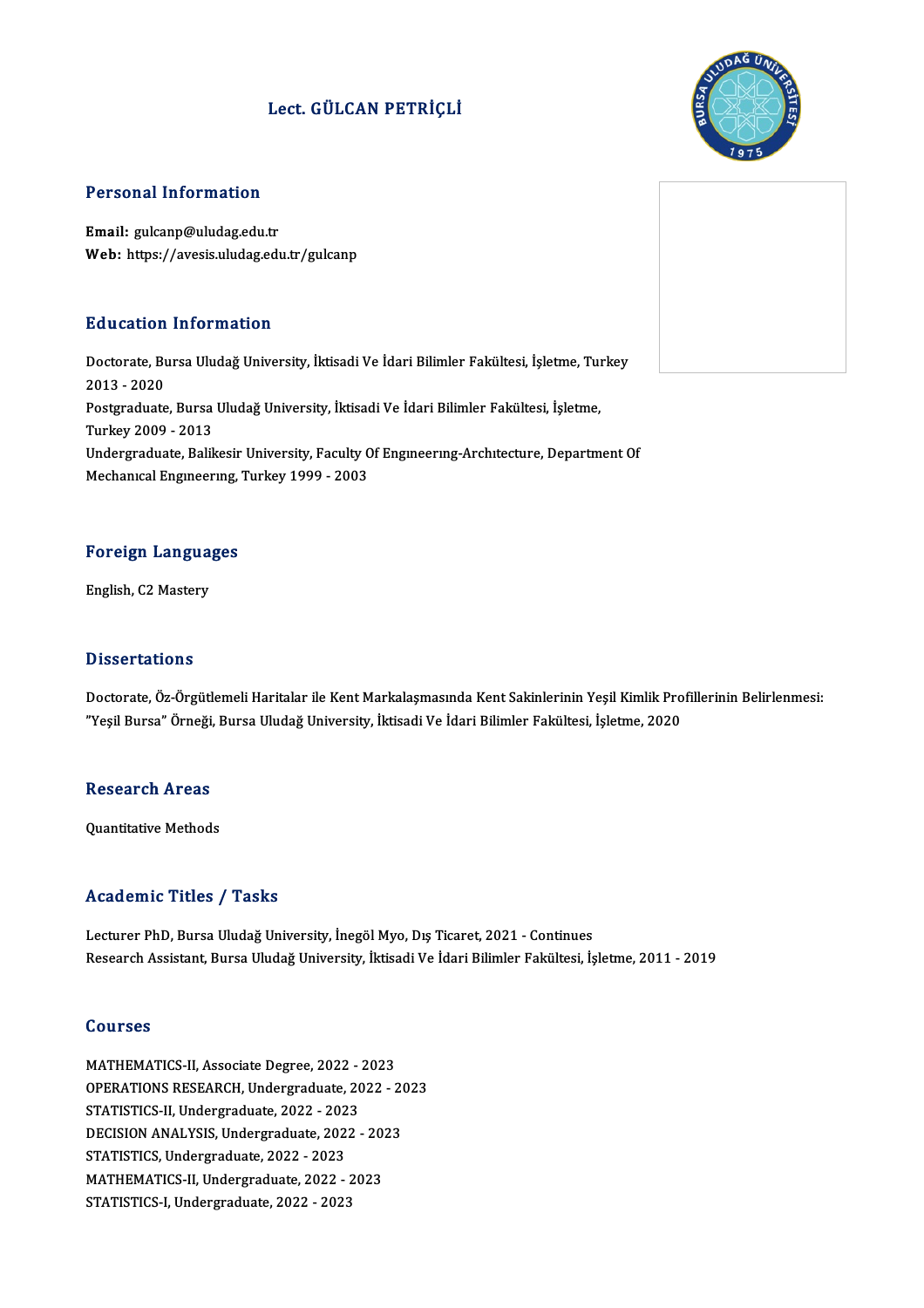## MATHEMATICS-I, Associate Degree, 2022 - 2023<br>Articles Published in Other Journals

rticles Published in Other Journals<br>I. Integrating quality function deployment with fuzzy cognitive maps for resolving correlation issues in<br>the reef metrix Integrating qualities a distinct<br>the roof matrix<br>Emal A C - Batrick Integrating quality function depl<br>the roof matrix<br>Emel A. G. , Petriçli G., Kayguluoğlu C.<br>Ege Academia Beyjaw vol 33. no.3. nr the roof matrix<br>Emel A. G. , Petriçli G., Kayguluoğlu C.<br>Ege Academic Review, vol.22, no.2, pp.117-138, 2022 (Journal Indexed in ESCI)

Emel A. G. , Petriçli G., Kayguluoğlu C.<br>Ege Academic Review, vol.22, no.2, pp.117-138, 2022 (Journal Indexed in ESCI)<br>II. Bulanık mantık ve kontrol sistemlerinin bireysel kredilendirmelerin nihai karar aşamasında<br>II. Ege Acader<br><mark>Bulanık m</mark><br>kullanımı<br>PETRİCLİ 6 kullanımı<br>PETRİÇLİ G., EMEL A. G.

```
kullanımı<br>PETRİÇLİ G., EMEL A. G.<br>International Journal of Social Inquiry, vol.13, no.2, pp.725-764, 2020 (Other Refereed National Journals)<br>Tertiany Education and Management of Quality: A Bessarsh in a Dovelaning Countyy
```
- III. Tertiary Education and Management of Quality: A Research in a Developing Country Context<br>Erylmaz M., Aydoğan E., Petricli G., Acar Erdur D., Kara E., Bektaş O. International Journal of Social Inquiry, vol.13, no.2, pp.725-764, 202<br>Tertiary Education and Management of Quality: A Research<br>Eryılmaz M., Aydoğan E., Petriçli G., Acar Erdur D., Kara E., Bektaş O.<br>Mehmet Akif Ersey Üniv Tertiary Education and Management of Quality: A Research in a Developing Country Context<br>Eryılmaz M., Aydoğan E., Petriçli G., Acar Erdur D., Kara E., Bektaş O.<br>Mehmet Akif Ersoy Üniversitesi Sosyal Bilimler Enstitüsü Derg Eryılmaz M., Aydoğan E., Pet<br>Mehmet Akif Ersoy Üniversit<br>Refreed University Journal)<br>Euggy portfolio ontiminat Mehmet Akif Ersoy Üniversitesi Sosyal Bilimler Enstitüsü Dergisi, vol.11, no.28, pp.358-379, 2019 (National<br>Refreed University Journal)<br>IV. Fuzzy portfolio optimization with tax, transaction cost and investment amount: a d
- Refreed University Journal)<br>IV. Fuzzy portfolio optimization with tax, transaction cost and investment amount: a developing country<br>case

Petricli G., Emel G. G., Kilincarslan T. CROATIAN OPERATIONAL RESEARCH REVIEW, vol.10, no.2, pp.257-273, 2019 (Journal Indexed in ESCI) Petricli G., Emel G. G. , Kilincarslan T.<br>CROATIAN OPERATIONAL RESEARCH REVIEW, vol.10, no.2, pp.257-273, 2019 (Journal Indexed in ES<br>V. Determining strategy based supplier pre qualification criteria with fuzzy relationalm

CROATIAN OPERATION:<br>Determining strategy<br>PETRİÇLİ G., EMEL A. G.<br>Alphanumeris Journal v Determining strategy based supplier pre qualification criteria with fuzzy ref<br>PETRİÇLİ G., EMEL A. G.<br>Alphanumeric Journal, vol.4, no.2, pp.11-40, 2016 (Other Refereed National Journals)<br>Antecedents Of Prand Extension Suss PETRİÇLİ G., EMEL A. G.<br>Alphanumeric Journal, vol.4, no.2, pp.11-40, 2016 (Other Refereed National Journals)<br>VI. Antecedents Of Brand Extension Success A Research In Beauty Care Industry

Alphanumeric Journal, vol.4, no.2, pp.11-40, 201<br>Antecedents Of Brand Extension Success /<br>TAŞKIN Ç., EMEL A. G. , ÖZTÜRK O., PETRİÇLİ G.<br>"Je Cue" The Journal of Industrial Belations and

"Is, Guc" The Journal of Industrial Relations and Human Resources, vol.18, no.1, pp.97-115, 2016 (Other Refereed<br>National Journals) TAŞKIN Ç., EMEL A<br>"Is, Guc" The Journ<br>National Journals)

### Books&Book Chapters

ooks & Book Chapters<br>I. A Staged Supplier Pre-Evaluation Model To Determine Risky, Potentialand Preferred Suppliers<br>FMELA C. PETRICLI C EMELA.G., PETRİÇLİ<br>A Staged Supplier Pre<br>EMELA.G., PETRİÇLİ G. A Staged Supplier Pre-Evaluation Model To Determine Risky, Potentialand Preferred Suppliers<br>EMEL A. G. , PETRİÇLİ G.<br>in: Handbook of Research on Global Supply Chain Management, Bryan Christiansen, Editor, IGI Global, Hersh EMEL A. G. , PETRI<br>in: Handbook of Re<br>pp.419-451, 2016

# pp.419-451, 2016<br>Refereed Congress / Symposium Publications in Proceedings

efereed Congress / Symposium Publications in Proceedings<br>I. Profiling green citizens with supervised and unsupervised learning: Integration of socio-<br>demographies and self-reported data Profiling green citizens with supervise<br>demographics and self-reported data<br>perpicular in WAVA T. EMELA G demographics and self-reported data<br>PETRİÇLİ G., İNKAYA T., EMEL A. G. demographics and self-reported data<br>PETRİÇLİ G., İNKAYA T., EMEL A. G.<br>7th International Conference on Computational Social Science IC2S2, Zürich, Switzerland, 27 July 2021<br>Prefiling green eitisens using knowledge dissover PETRİÇLİ G., İNKAYA T., EMEL A. G.<br>7th International Conference on Computational Social Science IC2S2, Zürich, Switze<br>II. Profiling green citizens using knowledge discovery in databases process<br>PETRICLI G. İNKAYA T. EMEL A 7th International Conference on Co<br>Profiling green citizens using k<br>PETRİÇLİ G., İNKAYA T., EMEL A. G.<br>21. Euronean Conference en Opera Profiling green citizens using knowledge discovery in databases proces:<br>PETRİÇLİ G., İNKAYA T., EMEL A. G.<br>31. European Conference on Operational Research, Athens, Greece, 11 July 2021<br>Yesil vetandas prafillerinin seave de

PETRİÇLİ G., İNKAYA T., EMEL A. G.<br>31. European Conference on Operational Research, Athens, Greece, 11 July 2021<br>III. Yeşil vatandaş profillerinin sosyo-demografik, psikolojik ve davranışsal değişkenler kullanılarak ve 31. European Conference on Operational Res<br>Yeşil vatandaş profillerinin sosyo-demo<br>madenciliği yöntemleri ile araştırılması<br>PETRİÇLİ G. İNKAYA T. EMELA G Yeşil vatandaş profillerinin sos<br>madenciliği yöntemleri ile araş<br>PETRİÇLİ G., İNKAYA T., EMEL A. G.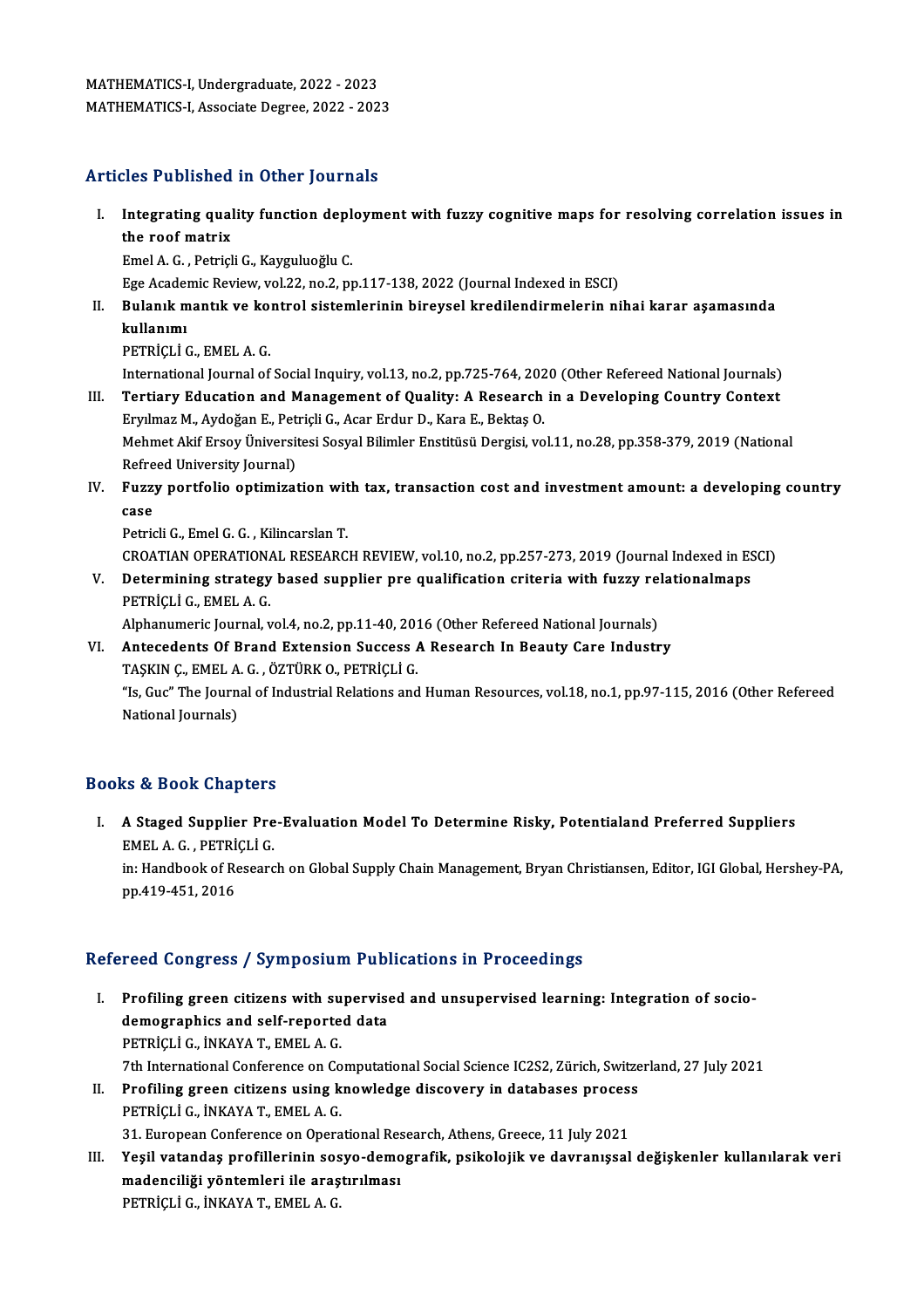40. Yöneylem Araştırması - Endüstri Mühendisliği Kongresi, İstanbul, Turkey, 05 July 2021<br>An annyasak far undarstanding residential electrisityaansumptien

- 40. Yöneylem Araştırması Endüstri Mühendisliği Kongresi, İstanbul, Turkey<br>IV. An approach for understanding residential electricityconsumption<br>RETRICLI C. EMEL A C 40. Yöneylem Araştırma<br>An approach for und<br>PETRİÇLİ G., EMEL A. G.<br>FUPO 2018.20th Europe An approach for understanding residential electricityconsumption<br>PETRİÇLİ G., EMEL A. G.<br>EURO 2018 29th European Conference on Operational Research, Valencia, Spain, 8 - 11 July 2018<br>Effects of beysebeld behaviors and shar
- PETRİÇLİ G., EMEL A. G.<br>EURO 2018 29th European Conference on Operational Research, Valencia, Spain, 8 11 July 2018<br>V. Effects of household behaviors and characteristics on residential electricity consumption: A case EURO 2018 29<br>Effects of hot<br>from Turkey<br>PETRICLIC EL Effects of household<br>from Turkey<br>PETRİÇLİ G., EMEL A. G.<br>Young Behaviaral OB Ge from Turkey<br>PETRİÇLİ G., EMEL A. G.<br>Young Behavioral OR Colloquium, Madrid, Spain, 7 - 08 July 2018

- PETRİÇLİ G., EMEL A. G.<br>Young Behavioral OR Colloquium, Madrid, Spain, 7 08 July 2018<br>VI. Are organizational size and age determinants of the decision on adoption of new management<br>techniques A research on the Turkish bi Young Behavioral OR Colloquium, Madrid, Spain, 7 - 08 July 2018<br>Are organizational size and age determinants of the decision on add<br>techniques A research on the Turkish higher education institutions<br>EPVILMAZ M. PEVTAS O. P Are organizational size and age determinants of the decision on adoptechniques A research on the Turkish higher education institutions<br>ERYILMAZ M., BEKTAŞ O., PETRİÇLİ G., AYDOĞAN E., KARA E., ACAR ERDUR D.<br>Multidisciplina techniques A research on the Turkish higher education institutions<br>ERYILMAZ M., BEKTAŞ O., PETRİÇLİ G., AYDOĞAN E., KARA E., ACAR ERDUR D.<br>Multidisciplinary Academic Conference on Management, Marketing andEconomics, Prag, ERYILMAZ M., BEKTAŞ O., PETRİÇLİ G., AYDOĞAN E., KARA E., ACAR ERDUR D. Wultidisciplinary Academic Conference on Management, Marketing andEconomics, Prag, Czech Republic, 9 - 1<br>December 2016<br>VII. Örgüt ölçeği ve yaşının yeni yönetim tekniklerinin ilgili örgütlerde benimsenmesi kararı üzerine<br>A
- December 2016<br>Örgüt ölçeği ve yaşının yeni yönetim tekniklerinin ilgili ö<br>etkileri türk yükseköğretim kurumlarında bir araştırma<br>EPVILMAZM, KARA E. ACAR EPDUR D. AVDOČAN E. PEKTAS ( Örgüt ölçeği ve yaşının yeni yönetim tekniklerinin ilgili örgütlerde be<br>etkileri türk yükseköğretim kurumlarında bir araştırma<br>ERYILMAZ M., KARA E., ACAR ERDUR D., AYDOĞAN E., BEKTAŞ O., PETRİÇLİ G.<br>International Congress etkileri türk yükseköğretim kurumlarında bir araştırma<br>ERYILMAZ M., KARA E., ACAR ERDUR D., AYDOĞAN E., BEKTAŞ O., PETRİÇLİ G.<br>International Congress Of Management Economy And Policy Proceedings, İstanbul, Turkey, 26 - 27 ERYILMAZ M., KARA E., ACAR ERDUR D., AYDOĞAN E., BEKTAŞ O., PETRİÇLİ G. International Congress Of Management Economy And Policy Proceedings, İstanbul, Turkey, 26 - 27 Novembe<br>2016, pp.950-957<br>VIII. Exploring the antecedents of brand extension succes A research on an athletic footwear brand<br>TAS
- 2016, pp.950-957<br>Exploring the antecedents of brand exten:<br>TAŞKIN Ç., EMEL A. G. , ÖZTÜRK O., PETRİÇLİ G.<br>SOCION'T 2016, 2rd International Conference c Exploring the antecedents of brand extension succes A research on an athletic footwear brand<br>TAŞKIN Ç., EMEL A. G. , ÖZTÜRK O., PETRİÇLİ G.<br>SOCIOINT 2016- 3rd International Conference on Education, Social Sciences and Huma TAŞKIN Ç., EMEL A. G. , ÖZTÜRK O., PETRİÇLİ G.<br>SOCIOINT 2016- 3rd International Conference on Education, Social Sciences and Humanities, İstanbul, Turkey, 23<br>25 May 2016, pp.339-347 SOCIOINT 2016-3rd International Conference on Education, Social Sciences and Hu<br>25 May 2016, pp.339-347<br>IX. A Fuzzy Mixed Integer Programming Approach to Portfolio Optimization<br>PETPICLIC FMELA C. POPAT
- 25 May 2016, pp.339-347<br>A Fuzzy Mixed Integer Progra<br>PETRİÇLİ G., EMEL A.G. , BORA T.<br>29th European Conference en Op. 19 A Fuzzy Mixed Integer Programming Approach to Portfolio Optimization<br>PETRİÇLİ G., EMEL A. G. , BORA T.<br>28th European Conference on Operational Research, Poznan, Poland, 3 - 06 June 2016<br>Unveiling the Sunnliar Bisks with PETRİÇLİ G., EMEL A. G. , BORA T.<br>28th European Conference on Operational Research, Poznan, Poland, 3 - 06 June 2016<br>X. Unveiling the Supplier Risks with a Neural NetworkBased Supplier Selection Model 28th European Conference on Operational Research, Poznan, Poland, 3 - 06 June 2016
- PETRICLI G., EMEL A. G.

20th Conference of the International Federation of Operational Research Societies, Barcelona, Spain, 13 - 18 July<br>2014 20th Conference of the International Federation of Operational Research Societies, Barcelona, Spain, 13 - 18 July<br>2014<br>XI. Determining the effects of supplier selection criteria on business strategies: an emprical research

2014<br>Determining the effe<br>automative industry<br>EMELA C. PETRICLIC Determining the effec<br>automative industry<br>EMEL A.G., PETRİÇLİ G.<br>Uludas Üniversitesi 2, Bil automative Industry<br>EMEL A. G. , PETRİÇLİ G.<br>Uludag Üniversitesi 3. Bilgilendirme ve Ar-Ge Günleri, Bursa, Turkey, 15 - 16 November 2013

- EMEL A. G. , PETRİÇLİ G.<br>Uludag Üniversitesi 3. Bilgilendirme ve Ar-Ge Günleri, Bursa, Turkey, 15 16 Nove<br>XII. How Does Value Fit Contributes to Supplier Selection and Its Outcomes<br>RETRICLLE SARACM Uludag Üniversitesi 3. I<br>How Does Value Fit<br>PETRİÇLİ G., SARAÇ M.<br>Uludag Üniversitesi 3. I How Does Value Fit Contributes to Supplier Selection and Its Outcomes<br>PETRİÇLİ G., SARAÇ M.<br>Uludag Üniversitesi 3. Bilgilendirme ve Ar-Ge Günleri, Bursa, Turkey, 12 - 13 November 2013<br>An Annreach for Determining Conneaste
- PETRİÇLİ G., SARAÇ M.<br>Uludag Üniversitesi 3. Bilgilendirme ve Ar-Ge Günleri, Bursa, Turkey, 12 13 November 2013<br>XIII. An Approach for Determining Corporate Strategy Based Supplier Selection Criteria Uludag Üniversitesi 3. Bil<br>An Approach for Dete<br>EMEL A. G. , PETRİÇLİ G.<br>YL Balkan Conforence er An Approach for Determining Corporate Strategy Based Supplier Selection Criteria<br>EMEL A. G. , PETRİÇLİ G.<br>XI. Balkan Conference on Operational Research, Belgrade Zlatibor, Montenegro, 7 - 10 September 2013<br>Stratejik karar

EMEL A. G. , PETRİÇLİ G.<br>XI. Balkan Conference on Operational Research, Belgrade Zlatibor, Montenegro, 7 - 10 September 2013<br>XIV. Stratejik karar alma süreçlerinde senaryoların bilişsel haritalar ile etkinleştirilmesi XI. Balkan Conference on Opera<br>Stratejik karar alma süreçle:<br>endüstrisinde bir uygulama<br>EMEL A C - SABAC M- PETRİCI Stratejik karar alma süreçlerinde senary<br>endüstrisinde bir uygulama<br>EMEL A. G. , SARAÇ M., PETRİÇLİ G., KABAK C.<br>Uludas Üniversitesi 2. Bilsilandirma ve Ar Cod endüstrisinde bir uygulama<br>EMEL A. G. , SARAÇ M., PETRİÇLİ G., KABAK C.<br>Uludag Üniversitesi 2. Bilgilendirme ve Ar-Ge Günleri, Bursa, Turkey, 13 - 15 November 2012

### Supported Projects

EMEL A. G., PETRİÇLİ G., İNKAYA T., Project Supported by Higher Education Institutions, Sürdürülebilir Kentler ve Süpported Trojeces<br>Sürdürülebilir Enerji Yönetimi için "Yeşil Kent" Markalaşması: Veri Madenciliği ile Bir Araştırma, 2019 - Continues<br>Sürdürülebilir Enerji Yönetimi için "Yeşil Kent" Markalaşması: Veri Madenciliği ile Bir EMEL A. G. , PETRİÇLİ G., İNKAYA T., Project Supported by Higher Education Institutions, Sürdürülebilir Kentler ve<br>Sürdürülebilir Enerji Yönetimi için "Yeşil Kent" Markalaşması: Veri Madenciliği ile Bir Araştırma, 2019 - C Eryılmaz M., Acar Erdur D., Bektaş O., Petriçli G., Cimilli Kara E., Aydoğan E., Project Supported by Higher Education<br>Institutions, Bir Devlet Üniversitesinin İktisadi ve İdari Bilimler Fakültesinde ISO 9001 2008 Kalite Y